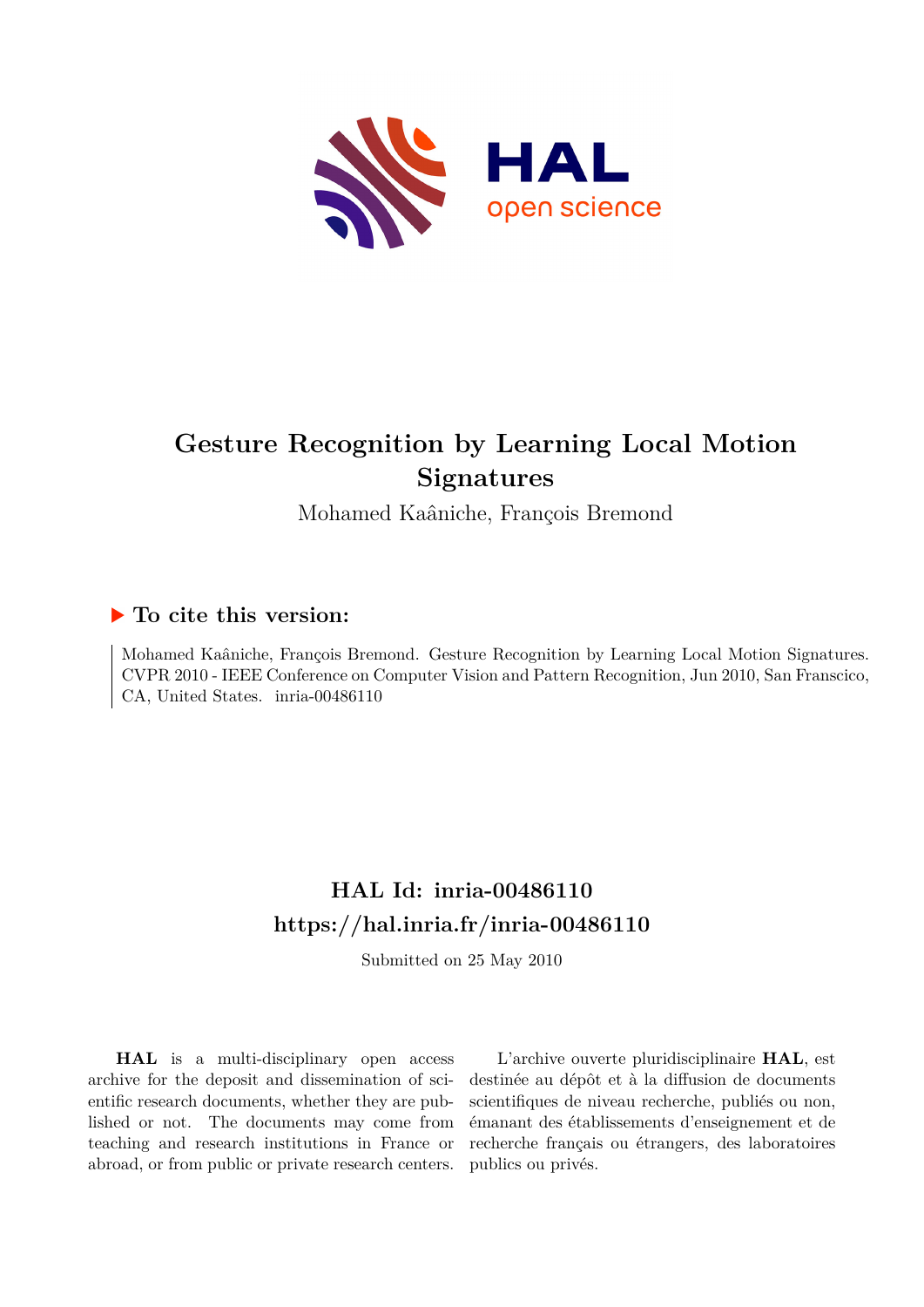# Gesture Recognition by Learning Local Motion Signatures

Mohamed Bécha Kaâniche, IEEE Member François Brémond

INRIA Sophia Antipolis - Mediterranean Research Center – PULSAR Project

2004 route des Lucioles B.P. 93, 06902 Sophia Antipolis Cedex, France

mbkaanic,fbremond@sophia.inria.fr

#### Abstract

*This paper overviews a new gesture recognition framework based on learning local motion signatures (LMSs) introduced by [5]. After the generation of these LMSs computed on one individual by tracking Histograms of Oriented Gradient (HOG) [2] descriptor, we learn a codebook of video-words (*i.e*. clusters of LMSs) using k-means algorithm on a learning gesture video database. Then the videowords are compacted to a codebook of code-words by the Maximization of Mutual Information (MMI) algorithm. At the final step, we compare the LMSs generated for a new gesture w.r.t. the learned codebook via the k-nearest neighbors (k-NN) algorithm and a novel voting strategy. Our main contribution is the handling of the N to N mapping between code-words and gesture labels with the proposed voting strategy. Experiments have been carried out on two public gesture databases: KTH [16] and IXMAS [19]. Results show that the proposed method outperforms recent state-of-the-art methods.*

## 1. Introduction

Gesture recognition from video sequences is one of the most important challenges in computer vision and behavior understanding since it enables to interact with some human machine interfaces (HMI) or to monitor complex human activities.

In this paper we overview a new learning-classification framework for gesture recognition using local motion signatures [5] as a gesture representation. First, we compute for each detected individual in the scene a set of features (*i.e*. corner points). For each feature, we associate a 2D descriptor (*i.e*. Histograms of Oriented Gradients (HOG) [2]), which is tracked over time to build a reliable local motion signature. Thus a gesture is represented as a set of local motion signatures. Second, we learn the local motion signatures for a given set of gestures by clustering them into local motion patterns (*i.e*. clusters). Last, we classify the gesture of a person in a new video by extracting the person local motion signatures and voting for the most likely gesture w.r.t. learned local motion patterns. The approach has been validated on two public gesture databases: KTH [16] and IXMAS [19] and results demonstrate an improvement over recent state-of-the-art methods.

The remaining of this paper is structured into six parts. The next section overviews the State-of-the-art in gesture recognition. Section 3 summarizes the building process of local motion signatures. Section 4 presents the learning stage and section 5 details the classification stage. Results are described and discussed in section 6. Finally, section 7 concludes this paper by overviewing the contributions and exposing future work.

#### 2. Previous Work

In this section, we focus on overviewing the state-ofthe-art of motion model based gesture recognition algorithms which contains two main categories: (1) global motion based methods and (2) local motion based methods. For global motion based methods, [20] have proposed to encode an action by an "action sketch" extracted from a silhouette motion volume obtained by stacking a sequence of tracked 2D silhouettes. The "action sketch" is composed of a collection of differential geometric properties (*e.g*. peak surface, pit surface, ridge surface) of the silhouette motion volume. For recognizing an action, the authors use a learning approach based on a distance and epipolar geometrical transformation for viewpoint changes. [10] propose to recognize gestures via maximum likelihood estimation with Hidden Markov Models and a global HOG descriptor computed over the whole body. The authors extend their method in [9] by reducing the global descriptor size with principal component analysis. [4] extract space-time saliency, spacetime orientations and weighted moments from the silhouette motion volume. Gesture classification is performed using nearest neighbors algorithm and Euclidean distance. Re-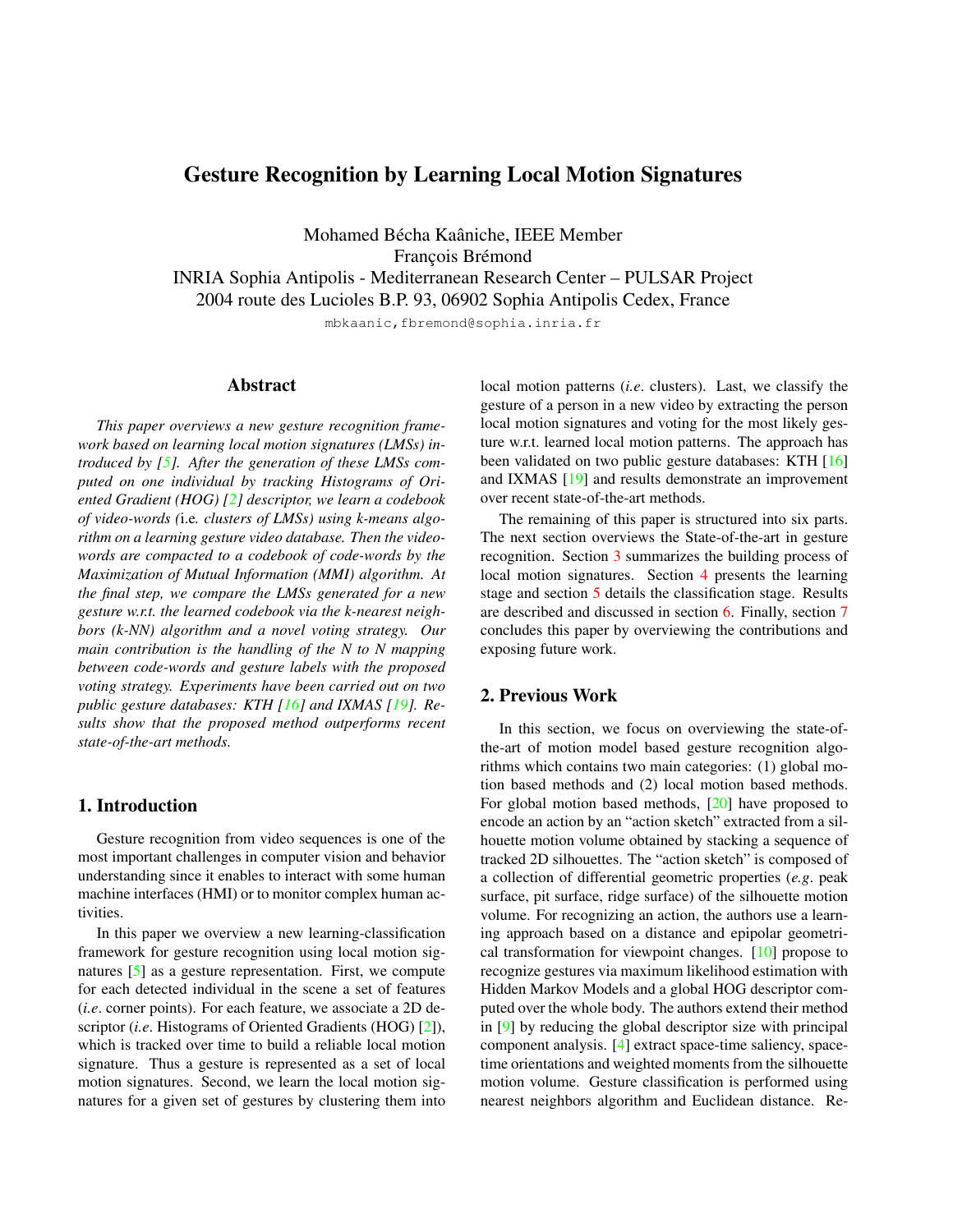cently, [1] introduce action signatures. An action signature is a 1D sequence of angles (forming a trajectory) which are extracted from a 2D map of adjusted orientation of the gradients of the motion-history image. A similarity measure is used for clustering and classification.

As these methods are using global motion, they strongly depend on the segmentation quality of the silhouette which influences the robustness of the classification. Furthermore, local motion, which can help to discriminate similar gestures, can easily get lost with a noisy video sequence or with repetitive self-occlusions.

Local motion based methods overcome these limits by considering sparse and local spatio-temporal descriptors more robust to short occlusions and to noise. For instance, [14] intoduce the bag of word paradigm for motion recognition with unsupervised learning of local features: spacetime interest points. Similarly,  $[17]$  propose a 3-D (2D + time) SIFT descriptor and apply it to action recognition using the bag of word paradigm. [16] propose to use Support Vector Machine classifier with local space-time interest points for gesture categorization. [11] introduce local motion histograms and use an Adaboost framework for learning action models. More recently, [8] apply Support Vector Machine learning on correlogram and spatial temporal pyramid extracted from a set of video-word clusters of 3D interest points.

These methods are generally not robust enough since the temporal local windows (with short size and fixed spatial position) do not model the exact local motion but arbitrarily several slices of that motion instead.

To go beyond the state of the art, we propose a novel gesture learning-classification framework based on learning local motion signatures which are built thanks to tracking local HOG descriptors over sufficiently long period of time. The proposed gesture representation combines the advantages of global and local gesture motion approaches in order to improve the recognition quality.

#### 3. Local Motion Signatures Generation

Our gesture representation is a set of Local Motion Signatures (LMSs) which are generated through two steps based on [5]: (1) People Detection/Feature Selection and (2) HOG Descriptor Generation/Tracking.

#### 3.1. People Detection and Feature Selection

People detection is performed by background subtraction to determine moving regions followed by a morphological dilation. Then a people classifier is applied to determine bounding boxes around single individuals. The people bounding boxes define a mask for feature point extraction. This step not only limits the search space for feature points but also separates distinct moving regions: corresponding to different individuals. This enables to apply the gesture recognition process to different people until they overlap each other.

Feature selection is then performed for each detected person using Shi-Thomasi corner detector [18] or Features from Accelerated Segment Test (FAST) corner detector [15]. Then corner points are sorted in decreasing order according to the corner strength. After that, we select the most significant corners by ensuring a minimum distance among them. Thus, feature points enable us to localize points where HOG descriptors can be computed since they usually correspond to locations where motion can be easily discernable.

#### 3.2. HOG Descriptor Generation and Tracking

For each feature point, we compute a local HOG descriptor [2] from a descriptor block composed of  $3 \times 3$  cells; each of them having a pixel size of  $5 \times 5$ : Therefore, the local HOG descriptor is a vector concatening the nine cell histograms of the descriptor block.

Local motion signatures are built by tracking HOG descriptors. Let us suppose that we have detected a HOG descriptor  $d_{t-1}$  in the frame  $f_{t-1}$ , we are now interested to determine the descriptor  $d_t$  in the frame  $f_t$  which can be identified to  $d_{t-1}$ . The basic idea is to minimize a quadratic error function  $\mathcal{E}(d_t, d_{t-1})$  in a neighborhood  $\mathcal{V}_{f_t}$  in the frame  $f_t$  corresponding to the predicted position of  $d_{t-1}$  obtained by an extended Kalman filter. In the case when several descriptors  $(d_t^1, d_t^2, ..., d_t^k)$  in this neighborhood satisfy the minimum of the error function, we compute the visual evidence (intensity difference in gray-scale) between each descriptor and the descriptor of the previous frame to track  $d_{t-1}$ . The tracker will choose the descriptor that has the nearest visual evidence to  $d_{t-1}$ . For each tracked HOG descriptor, we define the temporal HOG descriptor as the vector obtained by the concatenation of the final descriptor estimate  $d$  and the positions of the descriptor during the tracking process. A local motion signature (LMS) is built from a temporal HOG descripor by computing the angle trajectory and then applying Principal Component Analysis (PCA) to select the three first principal axes (*c.f* . [5]).

### 4. Gesture Learning

#### 4.1. K-means Clustering

For learning gestures, we assume that the training dataset is built with videos, each of them containing one and only one gesture instance. For each training video sequence, LMSs are extracted and annotated with the corresponding gesture label. Then, we apply the k-means algorithm in order to group these LMSs into clusters called video-words which are the local motion patterns. The similarity measure used for comparing two different LMSs in k-means is the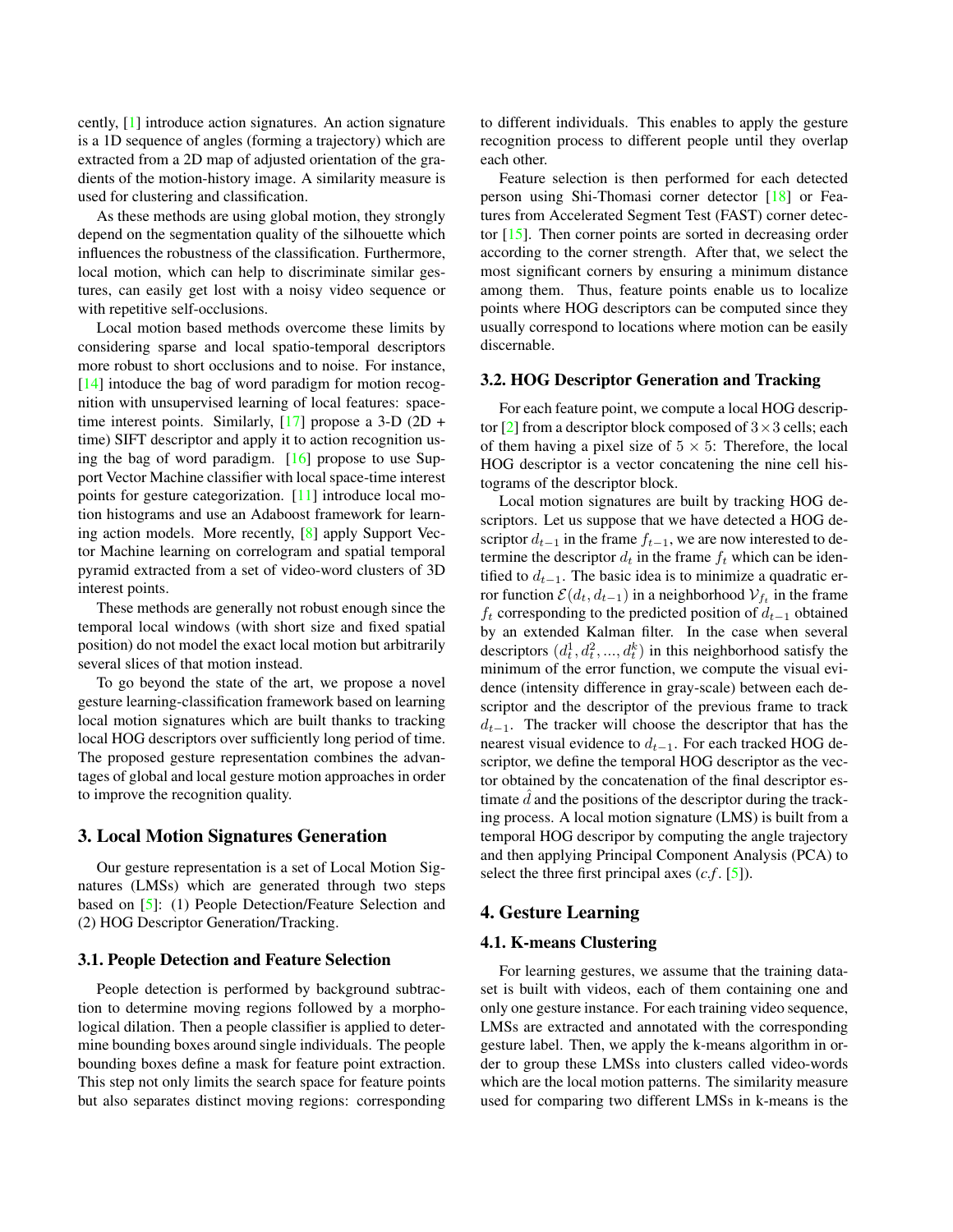Euclidean distance. Indeed we have carried out different experiments with different distances and found out that the euclidean distance gives the best results.

Thus, given as input the set  $S$  of annotated local motion signatures generated with all the training videos, the kmeans algorithm outputs k video-words  $S_i$ ,  $i = 1, 2, ..., k$ . The value of  $k$  is empirically chosen so that is large enough to describe correctly the set of the  $m$  gestures to learn  $(k > 3 \times m)$ . The lower bound for choosing of k is justified by analyzing the videos illustrating gestures [13]: gestures are usually composed of three units of coherent motion (*i.e*. pre-stroke, stroke and post-stroke) and in our representation, these units of motion correspond to local motion patterns. Thanks to the cluster membership map provided by the k-means algorithm, we annotate each video-word with the gesture labels associated with the LMSs of this cluster.

#### 4.2. Maximization of Mutual Information

Once we have obtained the video-words, an optional step is to reduce their dimensionality by compacting them into code-words. To achieve this goal, we propose to apply Maximization of Mutual Information (MMI) algorithm [8] on the clusters generated by the k-means algorithm. Let  $C$  be the centroids of the generated clusters  $C \in \mathcal{C} = [\mu_1..\mu_k].$ Let G be the gesture labels  $G \in \mathcal{G} = [g_1..g_m]$ . With the cluster membership map  $A : S \to C$ , we define the conditional probability distributions  $P(C|G)$  and  $P(G|C)$  by equations 1 and 2.

$$
P(C = \mu_i | G = g_i) = \frac{Card(Label^{-1}(g_i) \cap A^{-1}(\mu_i))}{Card(Label^{-1}(g_i))}
$$
\n
$$
P(G = g_i | C = \mu_i) = \frac{Card(Label^{-1}(g_i) \cap A^{-1}(\mu_i))}{Card(A^{-1}(\mu_i))}
$$
\n(2)

Where the function *Label* is the map between feature LMSs and gesture labels;  $Card(.)$  is the cardinal operator. By taking as definition of the marginal distributions of C and  $G$  the formulas 4 and 5, we can verify that these definitions (*i.e*. equations 1 and 2) match the conditional probability definition (*c.f* . equation 3).

$$
P(G = g_i | C = \mu_i) = \frac{P(G = g_i, C = \mu_i)}{P(C = \mu_i)} \\
= \frac{P(C = \mu_i | G = g_i) P(G = g_i)}{P(C = \mu_i)}
$$
\n(3)

$$
P(C = \mu_i) = \frac{Card(A^{-1}(\mu_i))}{Card(S)}
$$
(4)

$$
P(G = g_i) = \frac{Card(Label^{-1}(g_i))}{Card(S)}
$$
 (5)

Thus, we can deduce the joint distribution of  $C$  and  $G$  from equation 3 which gives:

$$
P(G = g_i, C = \mu_i) = \frac{Card(Label^{-1}(g_i) \cap A^{-1}(\mu_i))}{Card(S)}
$$
(6)

Hence, the mutual information between  $C$  and  $G$  which measures how much information from  $C$  is contained in  $G$ is:

$$
MI(C, G) = \sum_{\mu_i \in C, g_i \in G} P(C = \mu_i, G = g_i) \log \frac{P(C = \mu_i, G = g_i)}{P(C = \mu_i)P(G = g_i)}
$$
\n(7)

The goal of MMI algorithm is to reduce incrementally the size of the video-words  $C$  in order to obtain a compact set of code-words  $\hat{C}$  by keeping the value of  $MI(\hat{C}, G)$  as high as possible and the value of  $MI(\hat{C}, C)$  (which measures the compactness of  $\hat{C}$  with respect to  $\hat{C}$ ) as low as possible. At each step of the algorithm, the pair of video-words that gives the minimum loss of mutual information when merged, is chosen. The merge is actually done if and only if the loss of mutual information (*c.f* . formula 8) generated by the merge of this optimal pair is not larger than a predefined threshold  $\epsilon$  or if the minimal number of clusters is reached. Before the optimization process, the set  $C$  corresponds to video-words and after that process, the optimal set  $\hat{C}$  corresponds to code-words.

So, the trade-off between the compactness of the optimal set and the discrimination criterion (maximum of mutual information) when merging video-words  $\mu_i$  and  $\mu_j$  can be solved by equation  $8(c.f.$  Liu & Shah 2008 [8]).

$$
\Delta MI(\mu_i, \mu_j) =
$$
  

$$
\sum_{k \in \{i, j\}} P(C = \mu_k) D_{KL}(P(G|C = \mu_k) || Q(G|C = \mu))
$$
  
(8)

Where  $D_{KL}(.||.)$  is the Kullback-Leibler divergence (*c.f.* formula 9),  $Q(G = g | C = \mu)$  is defined by equation 10 and  $\mu$  is the resulting merged video-word.

$$
D_{KL}(P(.|y)||Q(.|z)) = \sum_{x} P(x|y) \log(\frac{P(x|y)}{Q(x|z)}) \quad (9)
$$

$$
Q(G = g|C = \mu) = \frac{P(C = \mu_i)P(G = g|C = \mu_i)}{P(C = \mu_i) + P(C = \mu_j)} + \frac{P(C = \mu_j)P(G = g|C = \mu_j)}{P(C = \mu_i) + P(C = \mu_j)}
$$
(10)

The non-recursive version of the MMI algorithm is described hereafter (Algorithm 1). Note that  $\otimes$  is the merging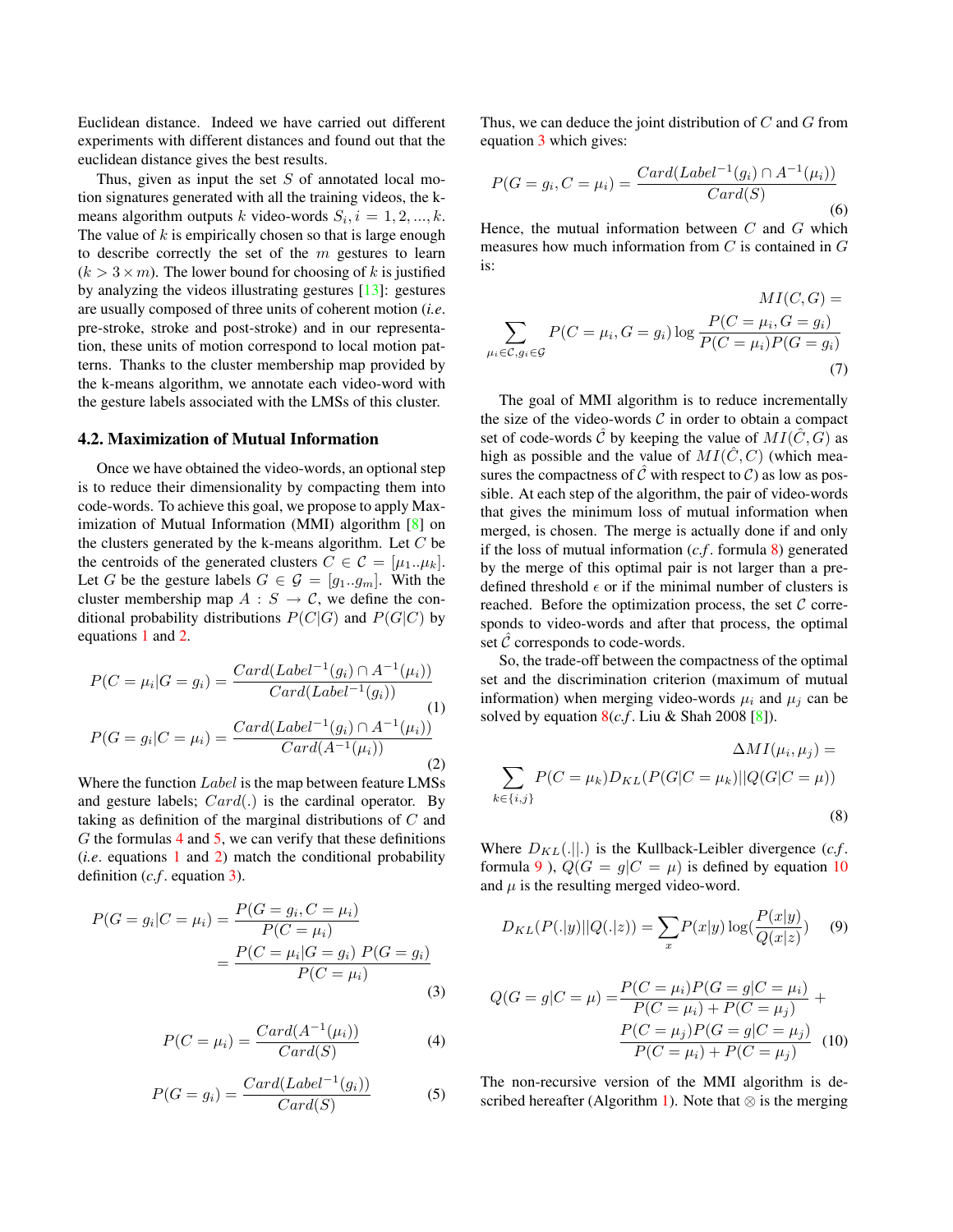Algorithm 1 Maximization of Mutual Information (MMI) Algorithm **Require:**  $C, G, C, G$  {inputs} **Ensure:**  $\hat{C}$ ,  $\hat{C}$  {outputs} 1:  $\hat{\mathcal{C}} \leftarrow \mathcal{C}$ 2:  $minimalLoss \leftarrow 0$ 3: while  $minimalLoss < \epsilon \& Card(\hat{C}) > Card(\mathcal{G})$  do 4:  $minimalLoss \leftarrow \infty$ 5: **for all**  $\mu_i, \mu_j \in \hat{\mathcal{C}}/\mu_i \neq \mu_j$  do 6: Compute  $\Delta MI(\mu_i, \mu_j)$ 7: **if**  $\Delta MI(\mu_i, \mu_j) < minimalLoss$  **then** 8:  $minimalLoss \leftarrow \Delta MI(\mu_i, \mu_j)$ 9:  $merge_i \leftarrow \mu_i$ 10:  $merge_j \leftarrow \mu_j$ 11: end if 12: end for 13: **if**  $minimalLoss < \epsilon \& [Card(\hat{C})-1] > Card(\mathcal{G})$ then 14:  $\hat{\mathcal{C}} \leftarrow \hat{\mathcal{C}} - \{merge_i,merge_j\}$ 15:  $\hat{\mathcal{C}} \leftarrow \hat{\mathcal{C}} \cup \{merge_i \otimes merge_i\}$ 16: Compute the new conditional density  $\hat{C}$ 17:  $C \leftarrow \hat{C}$ 18: end if 19: end while

operator which is applied to two video-words.

Compared to the code-words of [8], our code-words already integrate the spatio-temporal structural information which is not the case of the formers. Indeed, our code-word is a compact information of local motion signature clusters which can caractherize directly gestures.

#### 5. Gesture Classification

#### 5.1. Offline Recognition

The k-nearest neighbor algorithm is one of the most common classifier in the literature. The main idea behind this algorithm is to select the k-nearest neighbors (*i.e*. code-words) of an input LMSs and then assign it to the gesture label that casts a majority vote. In order to obtain always a majority vote, the "k" parameter is usually an odd number to prevent tie cases. The main advantage of this algorithm is that it is an universal approximator and can model any many-to-one mapping very well. The drawbacks consist of the lack of robustness for high dimension spaces and low computational complexity with huge training data-set. In order to adapt this algorithm to our training data-set, we must cope with the many-to-many mapping between code-words and gesture labels. A suitable solution is to make a voting mechanism which transforms this mapping into a many-to-one mapping.

Let  $\mathcal{T} = \{(c, g) / c \in \mathcal{C} \& g \in \mathcal{G} \& g \in \mathit{Label}^{-1}(c) \}$ our final learned database with cardinal N. The likelihood  $L(c|q)$  of a particular cluster c given a gesture q is defined by equation 11.

$$
L(c|g) = P(G = g|C = c)
$$
\n<sup>(11)</sup>

We define the likelihood **measure** of a gesture  $g$  according to k observed clusters  $c'_i$ ,  $i \in [1..k]$  by:

$$
L(g|c'_1, \ldots, c'_k) = \frac{\sum_{i=1}^k L(c'_i|g)}{\sum_{h \in \mathcal{G}} \sum_{i=1}^k L(c'_i|h)}
$$
(12)

Note that this likelihood measure satisfies the equation 13.

$$
\sum_{g \in \mathcal{G}} L(g|c'_1, \dots, c'_k) = 1 \tag{13}
$$

During the classification process, testing a video sample generates several LMSs  $lms_i, i \in [1..M]$ . Each descriptor casts votes for k nearest code-words. If we note  $L(g|lms_i)$ the likelihood measure of a gesture  $q$  according to the k nearest code-words from  $lms_i$ , then the gesture associated to the sample is defined by equation 14 and its recognition likelihood RL is defined by equation 15.

$$
g_{recognized} = \underset{g \in \mathcal{G}}{\arg \max} \sum_{i=1}^{M} L(g|lms_i)
$$
 (14)

$$
RL(g_{recognized}) = \frac{\sum_{i=1}^{M} L(g_{recognized}|lms_i)}{M}
$$
 (15)

When ties (*i.e*. several gestures with the same likelihood) occur, the classifier is unable to classify the new input. Then, the new input is fed to the learner which prompts the user for the gesture label. Two cases can be distinguished:

- The new gesture has been already learned: The user decides which gesture wins the vote and the learned clusters are updated according to this choice.
- The new gesture has not been learned: The user gives the appropriate gesture label and existing clusters are updated and eventually new clusters are created for the new gesture label.

Algorithm 2 describes the modified version of the knearest neighbors for our learning-classification framework. This version of the algorithm supposes that each test sequence contains one and only one gesture.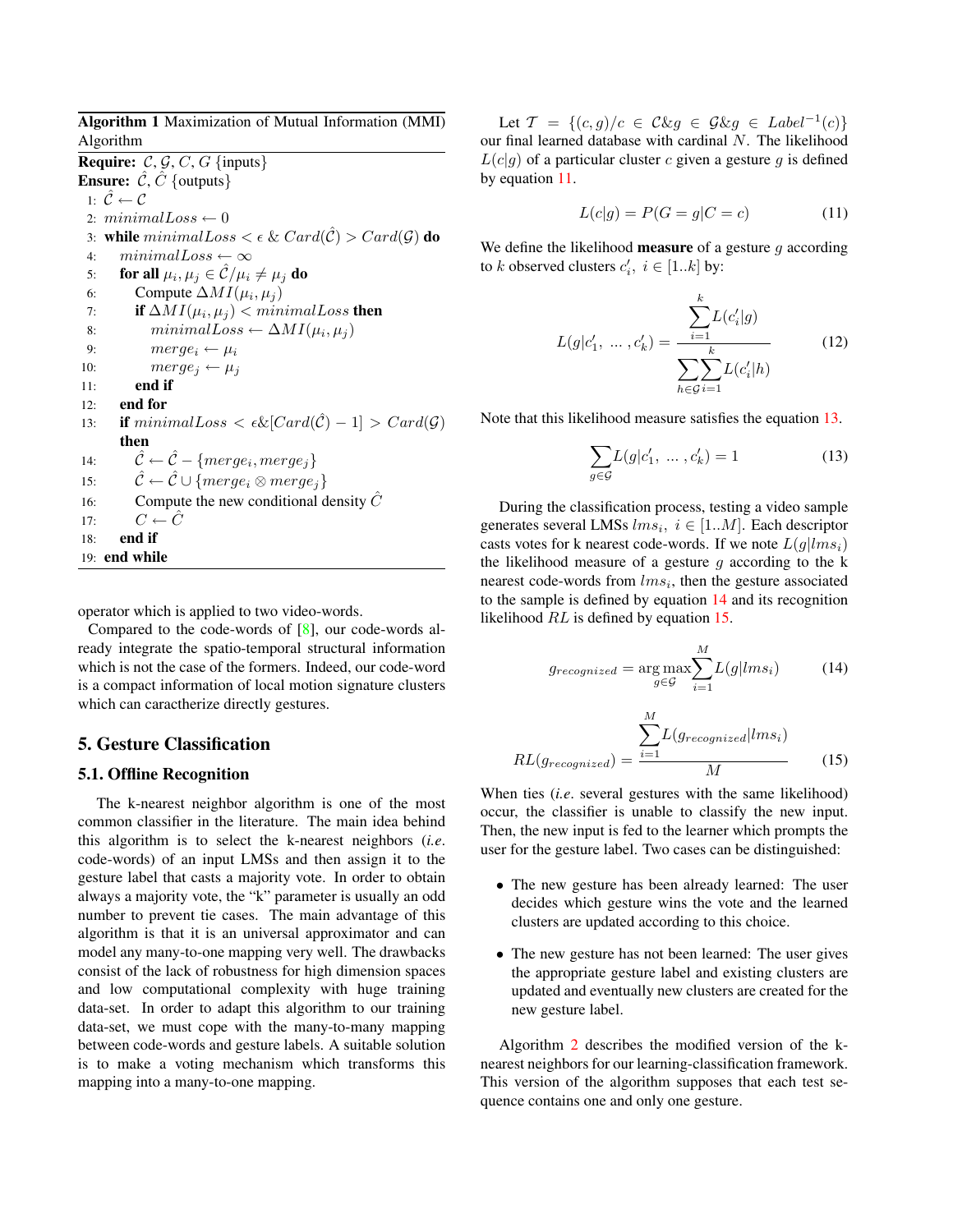Algorithm 2 k-nearest neighbors - offline version

| <b>Require:</b> $\mathcal{T}$ {The training data-set}                  |
|------------------------------------------------------------------------|
| $lms_i, i \geq 1$ {The generated local motion signatures               |
| from the test sequence $\}$                                            |
| <b>Ensure:</b> $g_{recognized}, recognitionLikelihood(g_{recognized})$ |

1:  $M \leftarrow 1$ 

2: while an  $lms_i$  is generated do

3: execute the usual k-nearest neighbors for  $lms_i$ 

```
4: g_{recognized}^M \leftarrow \arg\max_{g \in \mathcal{G}} Likelihood^M(g)
```
- 5: Compute  $RL(g_{recognized})$
- 6:  $M \leftarrow M + 1$
- 7: end while

#### 5.2. Online Recognition

Now, we are interested to adapt this algorithm for online recognition where several gestures can occur in a video sequence. For that purpose, we cannot wait for all local motion signatures to be computed in order to estimate the likelihood of gesture recognition. So we derive a recursive equation from equation 14 by considering that local motion signatures  $lms_i, i \in [1..M]$  are indexed by their chronological order of computation which gives the equation 16.

$$
g_{recognized}^{M} = \underset{g \in \mathcal{G}}{\arg \max} Likelihood^{M}(g)
$$
 (16)

Where  $Likelihood^1(g) = L(g|lms_1)$  and for  $M > 1$ , Likelihood<sup>M</sup>(g) verifies the recursion defined by equation 17.

$$
Likelihood^{M}(g) = Likelihood^{M-1}(g)
$$
  
+ 
$$
\frac{1}{M}(L(g|lms_{M}) - Likelihood^{M-1}(g))
$$
  
(17)

In addition, we must integrate the time duration of a gesture in the learning-classification process to decide when to stop the recognition process and to start a new one. We assume that the duration of any gesture is ruled by a duration of life law (*i.e*. poisson law). So, the samples (*i.e*. videos) of the training data-set for a given gesture are instances of a random variable with exponential distribution. We know that if  $p$  is the number of instances of a gesture in the training data set and  $\ell_i$ ,  $i \in [1..s]$  are the duration of these samples, then a  $100(1 - \alpha)\%$  exact confidence interval for the mean duration  $\frac{1}{\lambda}$  is given by equation 18.

$$
\frac{1}{\hat{\lambda}} \frac{2s}{\chi^2_{2s;\alpha/2}} < \frac{1}{\lambda} < \frac{1}{\hat{\lambda}} \frac{2s}{\chi^2_{2s;1-\alpha/2}} \tag{18}
$$

Where  $\frac{1}{\lambda}$  is defined by equation 19 and  $\chi^2_{k;x}$  is the value of the chi squared distribution with  $k$  degrees of freedom that gives  $x$  cumulative probability.

$$
\frac{1}{\hat{\lambda}} = \frac{\sum_{i=1}^{p} \ell_i}{p}
$$
 (19)

Then, we can consider that a gesture is recognized if and only if its duration is in the confidence interval and we have reached a local maximum of likelihood. So the on-line version of the k-nearest neighbors can be described by algorithm 3. To use this online-version, we can compute a slid-

| Algorithm 3 k-nearest neighbors - on-line version                      |  |  |  |  |  |  |  |  |
|------------------------------------------------------------------------|--|--|--|--|--|--|--|--|
| <b>Require:</b> $\mathcal{T}$ {The training data-set}                  |  |  |  |  |  |  |  |  |
| $lms_i$ , $i>=1$ {The generated local motion signatures                |  |  |  |  |  |  |  |  |
| from the test sequence }                                               |  |  |  |  |  |  |  |  |
| <b>Ensure:</b> $g_{recognized}, recognitionLikelihood(g_{recognized})$ |  |  |  |  |  |  |  |  |

```
1: M \leftarrow 1
```

```
2: duration \leftarrow 0
```
- 3:  $previousLikelihood \leftarrow 0$
- 4: repeat
- 5:  $duration \leftarrow duration + 1$
- 6: save the previous likelihood if any in previousLikelihood
- 7: while a  $lms_i$  is generated do
- 8: execute the usual k-nearest neighbors for  $lms_i$

```
9: g_{reogenized}^M \leftarrow \arg \max_{\mathbf{a}} Likelihood^M(g)
```
g∈G 10: Compute  $RL(g_{recognized}^M)$ 

- 11:  $M \leftarrow M + 1$
- 12: end while
- 13: **until** duration  $\in$  confidenceInterval( $g_{recognized}$ )  $\&$  previousLikelihood >  $RL(g_{recognized}^M)$

ing window algorithm [6] which detects the prestroke phase of gestures, calls the on-line classifier and solves the issue of overlapping prestrokes.

#### 6. Experiments and Results

#### 6.1. Gesture Recognition on KTH Database

The KTH database [16] contains 600 videos illustrating six actions/gestures: (1) walking, (2) jogging, (3) running, (4) hand waving, (5) hand clapping and (6) boxing. Each action/gesture is performed many times by 25 actors for four different scenarios. Thus, there are  $4 \times 6 = 24$  videos per actor. The database is split into three independent data-sets: (1) a training data-set (8 actors), (2) a validation data-set for tuning parameters (8 actors) and (3) a testing data-set for evaluation (9 actors). All videos from this database were taken over homogeneous background thanks to a static camera with 25fps frame rate. The spatial resolution of each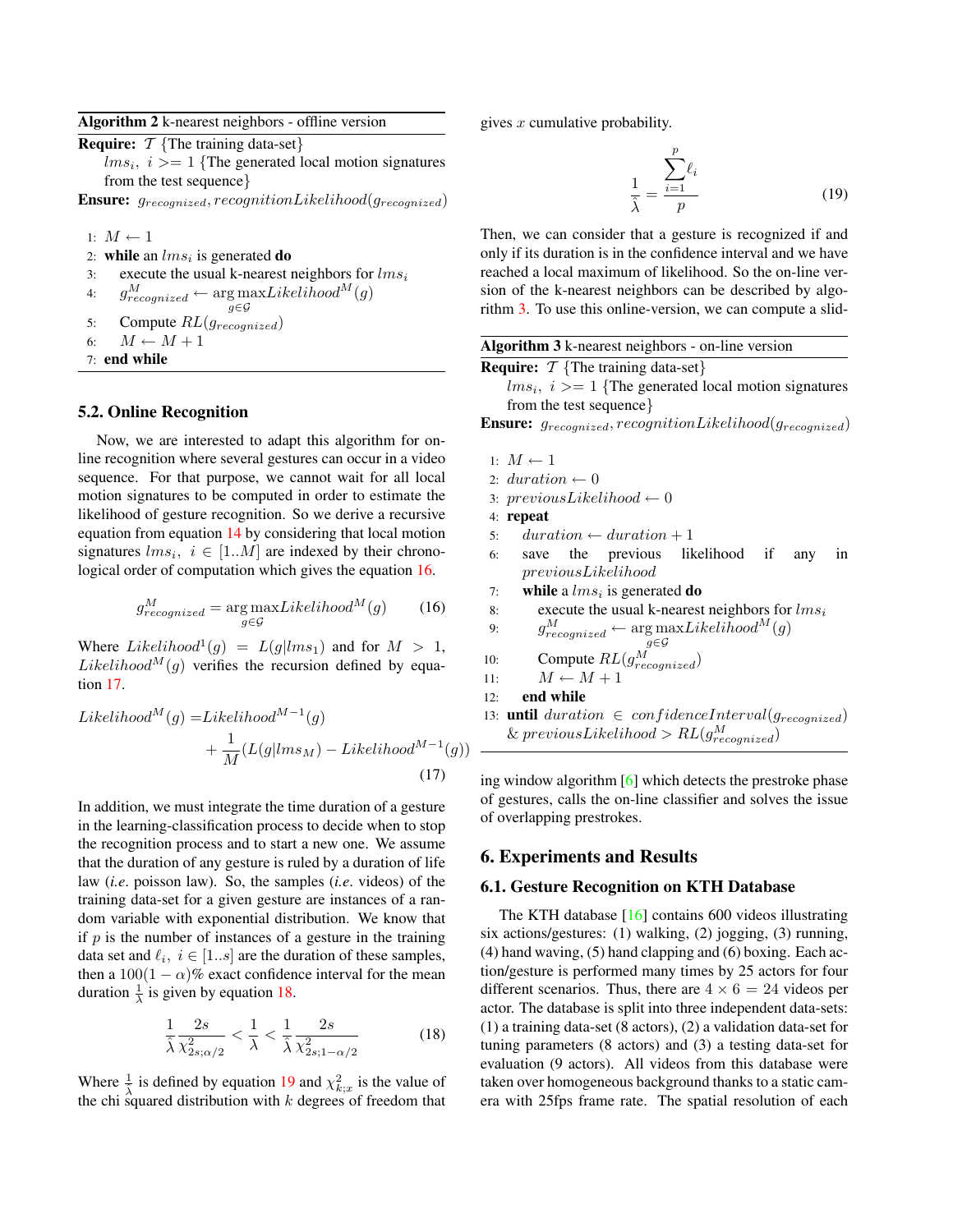Table 1. Confusion matrix for the classification on KTH database using Shi-Tomasi (upper values) and FAST corner points (lower values).

|      | W.   | J.   | R.   | В.   | H.C.              | H.W. |  |
|------|------|------|------|------|-------------------|------|--|
| W.   | 0.95 | 0.03 | 0.02 | 0.00 | 0.00              | 0.00 |  |
|      | 0.97 | 0.03 | 0.00 | 0.00 | 0.00              | 0.00 |  |
| J.   | 0.03 | 0.85 | 0.10 | 0.02 | 0.00              | 0.00 |  |
|      | 0.02 | 0.91 | 0.07 | 0.00 | 0.00              | 0.00 |  |
| R.   | 0.05 | 0.07 | 0.88 | 0.00 | 0.00              | 0.00 |  |
|      | 0.03 | 0.05 | 0.92 | 0.00 | 0.00              | 0.00 |  |
| В.   | 0.00 | 0.00 | 0.00 | 0.95 | 0.03              | 0.02 |  |
|      | 0.00 | 0.00 | 0.00 | 0.97 | $\overline{0.02}$ | 0.01 |  |
| H.C. | 0.00 | 0.00 | 0.00 | 0.05 | 0.88              | 0.07 |  |
|      | 0.00 | 0.00 | 0.00 | 0.03 | 0.92              | 0.05 |  |
| H.W. | 0.00 | 0.00 | 0.00 | 0.02 | 0.01              | 0.97 |  |
|      | 0.00 | 0.00 | 0.00 | 0.01 | 0.00              | 0.99 |  |

Table 2. Comparison of different results of the KTH database.

| Method            | Variant     | Precision |  |  |
|-------------------|-------------|-----------|--|--|
| Our method        | Shi-Tomasi  | 91.33%    |  |  |
|                   | <b>FAST</b> | $94.67\%$ |  |  |
| Liu and Shah [8]  | SVM VWCs    | 91.31%    |  |  |
|                   | VWC Correl. | 94.16%    |  |  |
| Luo et al. $[11]$ |             | 85.10%    |  |  |
| Kim et al. $[7]$  |             | 95.33%    |  |  |

video is 160x120 pixels. We train our algorithm on the KTH training data-set and test it on the corresponding test dataset. All the parameters of the framework have been tuned using the validation data-set. Since a gesture is composed of three motion patterns  $(c.f. \text{ section } 4)$ , we have tested all the values of  $k$  between 18 and 57 for the k-means clustering algorithm. We realized that the best classification results is when  $k = 27$ . Finally, the best value of the k parameter of the k-nearest neighbor algorithm is  $k = 5$ . Results are illustrated by the confusion matrix 1 and are compared to the state of the art methods in table 2. We obtain better or slightly better results than recent methods. We also find out that FAST corners outperform Shi-Tomasi corners which is consistent with results in  $[15]$ . Note that even if  $[7]$ obtain slightly better results, their results are not comparable to ours since they use a different experimental protocol (Leave-one-out cross-validation) which includes more learning videos and enables to train better code-words. Table 3 shows the performance metrics (*i.e*. precision, recall and F-score) of the proposed framework. It has a high sensitivity which means that there is few false negatives. However, the precision can be improved.

Table 3. Precision, recall and F-score of the proposed method on KTH database.

| 111 uauavase.   | Precision | Recall | F-score   |
|-----------------|-----------|--------|-----------|
| with Shi-Tomasi | 91.33%    | 99.07% | 95.04%    |
| with FAST       | 94.67%    | 99.78% | $97.15\%$ |

#### 6.2. Gesture Recognition on IXMAS Database

The IXMAS database [19] contains 468 action clips for 13 gestures and each of them is performed three times by 12 actors. Each video clip has a spatial resolution of 390x291 pixels, a frame-rate of 23fps and it is captured by five cameras from different points of view (*i.e*. five video sequences for each clip). The gestures of the database are : (1) check watch, (2) cross arms, (3) scratch head, (4) sit down, (5) get up, (6) turn around, (7) walk, (8) wave, (9) punch, (10) kick,  $(11)$  point,  $(12)$  pick up and  $(13)$  throw. For this gesture database, we adopt a leave-one-out cross-validation scheme. Since each action is captured from five points of view, we have selected  $k = 197$  for the k-means clustering algorithm. As said in section 4, the three phases of a gesture (*i.e*. prestroke, stroke and poststroke) can generate different 2D motion patterns from different points of view. So for each action, we can expect  $3 \times 5 = 15$  motion patterns. Due to the fact that the IXMAS database contains 13 gestures, the expectation grows to  $13 \times 15 = 195$  motion patterns. For the learning phase, we use two learning procedures: (1) without MMI and (2) with MMI. For the classification phase, we use the same value of the k parameter (*i.e*. 5) as for KTH database. The classification is carried out independently for each gesture video corresponding to the remaining actor (*i.e*. discarded by the leave-one-out rule). So, for each actor (1 out of 12), each gesture (1 out of 13) and at a particular step of the cross-validation, there are  $5 \times 3 = 15$ video sequences (5 views and 3 manners) to be classified versus  $11 \times 5 \times 3 = 165$  video sequences used for learning. In addition, we choose to carry out this experiment with the FAST corner detector only since it gives better results on KTH database. The confusion matrix for this experiment is given in table 4 and table 6 presents the performance metrics. We compare the results of our method to those of [19] in table 5. Note that the results with the compacted learned database (*i.e*. using the MMI algorithm) are slightly better (7%) than the ones with the non-compacted version. Unsurprisingly gestures with large motion (*e.g*. sit down, get up, turn around, walk) are much better recognized than gestures with small motion (*e.g*. scratch head, wave, point) which besides, share some common motion patterns. The mean processing time of the offline k-NN classifier for the IXMAS database is 35 seconds per gesture which is quite reasonnable knowing that a gesture is in mean depicted by 80 frames.

A multi-view experiment has been also carried out ex-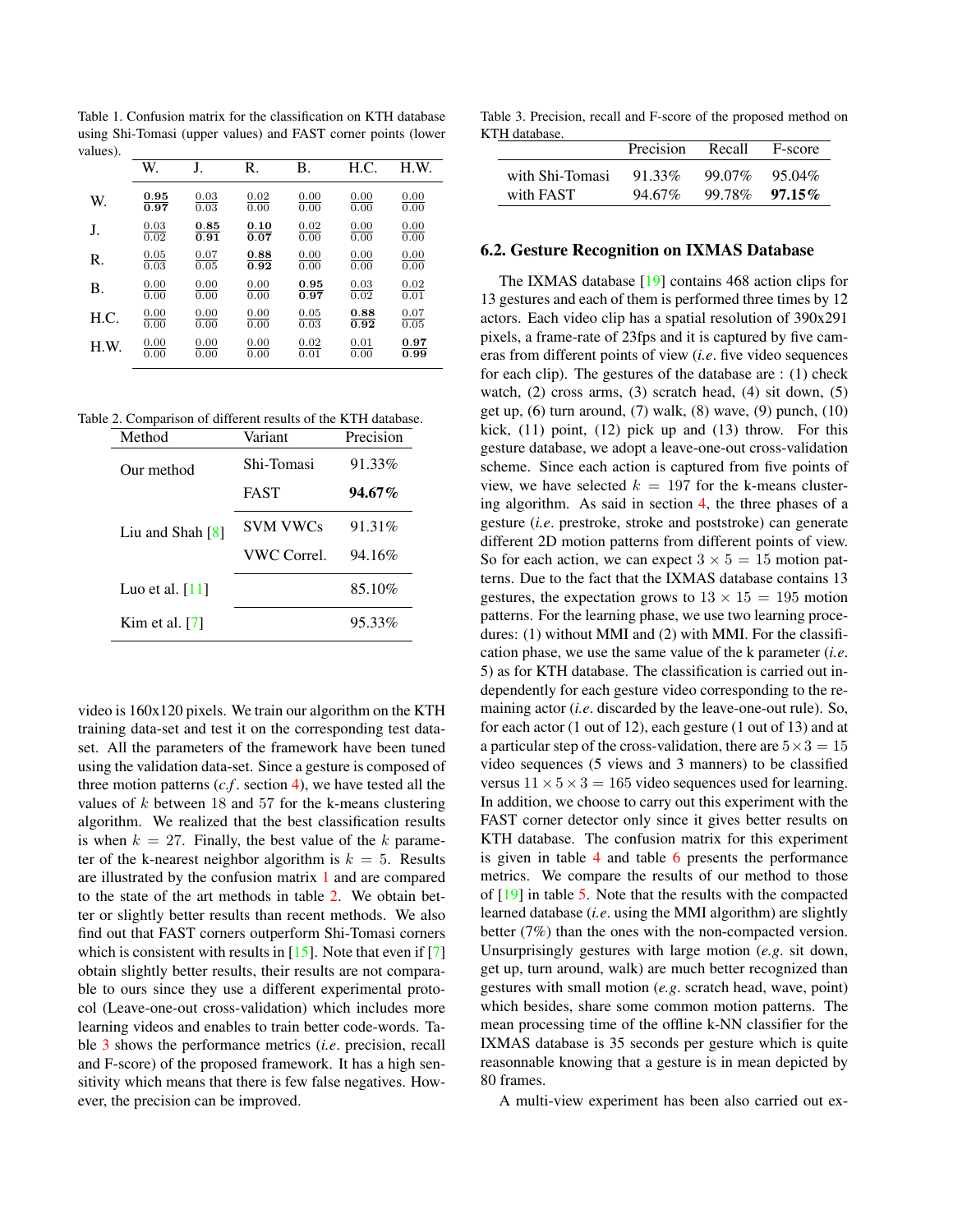Table 5. Comparison of different results of the IXMAS database.

| Method                 | Variant     | Precision |  |  |
|------------------------|-------------|-----------|--|--|
| Our method             | without MMI | 83.23%    |  |  |
|                        | with MMI    | $90.57\%$ |  |  |
| Weinland et al. $[19]$ |             | 81.27%    |  |  |
| Lv et al. $[12]$       |             | 80.60%    |  |  |
| Liu & Shah $[8]$       |             | 82.80%    |  |  |

Table 6. Precision, recall and F-score of the proposed method on IXMAS database.

|                         | Precision | Recall | F-score          |  |
|-------------------------|-----------|--------|------------------|--|
| without MMI<br>with MMI | 83.23%    | 87.46% | 85.29%<br>88.07% |  |
|                         | $90.57\%$ | 85.72% |                  |  |

Table 7. Multi-view results for IXMAS database: precision of the classification of each view.

| Method                                                                        | cam <sub>1</sub>                | cam2 | cam <sub>3</sub> | cam4 |
|-------------------------------------------------------------------------------|---------------------------------|------|------------------|------|
| Our method                                                                    | 75.34\% 67.11\% 69.52\% 74.95\% |      |                  |      |
| Liu & Shah $\begin{bmatrix} 8 \\ 1 \end{bmatrix}$ 72.29% 61.22% 64.27% 70.59% |                                 |      |                  |      |

cluding the fifth view point (*i.e*. the top view) in order to compare the results with [8]. We learn gestures from three selected views and classify gestures with the remaining view. We repeat the experiment for all possible combinations. Only the version with MMI algorithm has been tested. Table 7 overviews the average precision for each experiment. We can notice an improvement w.r.t. [8]. we can see that the first and the last view points are more dependent on other view points hence they achieve better precision.

#### 6.3. Discussion

The value of the  $k$  parameter for both k-means and knearest neighbor algorithms is mainly dependent on the number of gestures to be recognized, the gesture database size (*i.e*. number of gestures, number of view points per gesture). Indeed, when we process a multiview database of  $n$  gestures all captured under  $m$  view points, the constraint on the parameter  $k$  of the k-means algorithm becomes  $k > 3 \times n \times m$  since local motion patterns for each gesture phase (*i.e*. prestroke, stroke and poststroke) can be different for the view points. To avoid tuning parameter k, the Mean Shift clustering algorithm [3] and the SVM classifier can be used. Also, the time precedence constraints among local motion signatures is to be studied. However, when the different gestures to recognize are composed of different local motion patterns, this requirement is not necessary. Nonetheless, if we want to differentiate two very

similar gestures sharing the same motion patterns but in different timeline order then it will be convenient to use it.

# 7. Conclusion

A novel learning-classification framework using local motion signatures has been proposed for gesture recognition. Our main contribution is the gesture representation combining advantages of global and local gesture motion models. Compared to the global PCA-HOG descriptor proposed by [9] (one global HOG descriptor for each gesture/action), the proposed gesture/action representation consists of a set of local signatures which accounts more faithfully for local motion. Our method contrasts from common local motion methods by tracking salient HOG descriptors instead of computing arbitrary time-volume of HOG descriptors. We propose also a novel voting mechanism to deal with the many-to-many mapping between video-words and gesture labels. Results show an improvement w.r.t. recent state-of-the-art methods. As future work, we plan to validate the on-line version of the proposed classifier on real-world video databases like Homecare applications. The gesture representation can be enhanced to enable the detection of the frailty level of elderly people by analyzing the way people are sitting down or getting up from a chair (*e.g*. characterizing the gesture manner, the gesture speed). This protocol is already used by doctors for evaluating elderlies and the challenge is to automate this protocol.

### References

- [1] S. Calderara, R. Cucchiara, and A. Prati. Action signature: A novel holistic representation for action recognition. In *International Conference on Advanced Video and Signal Based Surveillance*, pages 121–128, Washington, DC, USA, 2008. IEEE Computer Society Press. 2
- [2] N. Dalal and B. Triggs. Histograms of oriented gradients for human detection. In *International Conference on Computer Vision and Pattern Recognition*, volume 1, pages 886–893, San Diego, CA, USA, June 20-25 2005. IEEE Computer Society Press. [1,](#page-0-0) 2
- [3] B. Georgescu, I. Shimshoni, and P. Meer. Mean shift based clustering in high dimensions: A texture classification example. In *International Conference on Computer Vision*, volume 1, page 456, Los Alamitos, CA, USA, 2003. IEEE Computer Society Press. 7
- [4] L. Gorelick, M. Blank, E. Shechtman, M. Irani, and R. Basri. Actions as space-time shapes. *IEEE Trans. Pattern Analysis and Machine Intelligence*, 29(12):2247–2253, 2007. [1](#page-0-0)
- [5] M. B. Kaâniche and F. Brémond. Tracking hog descriptors for gesture recognition. *Advanced Video and Signal Based Surveillance, IEEE Conference on*, 0:140–145, 2009. [1,](#page-0-0) 2
- [6] D. Kim, J. Song, and D. Kim. Simultaneous gesture segmentation and recognition based on forward spotting accumulative hmms. *Pattern Recognition*, 40(11):3012–3026, 2007. 5